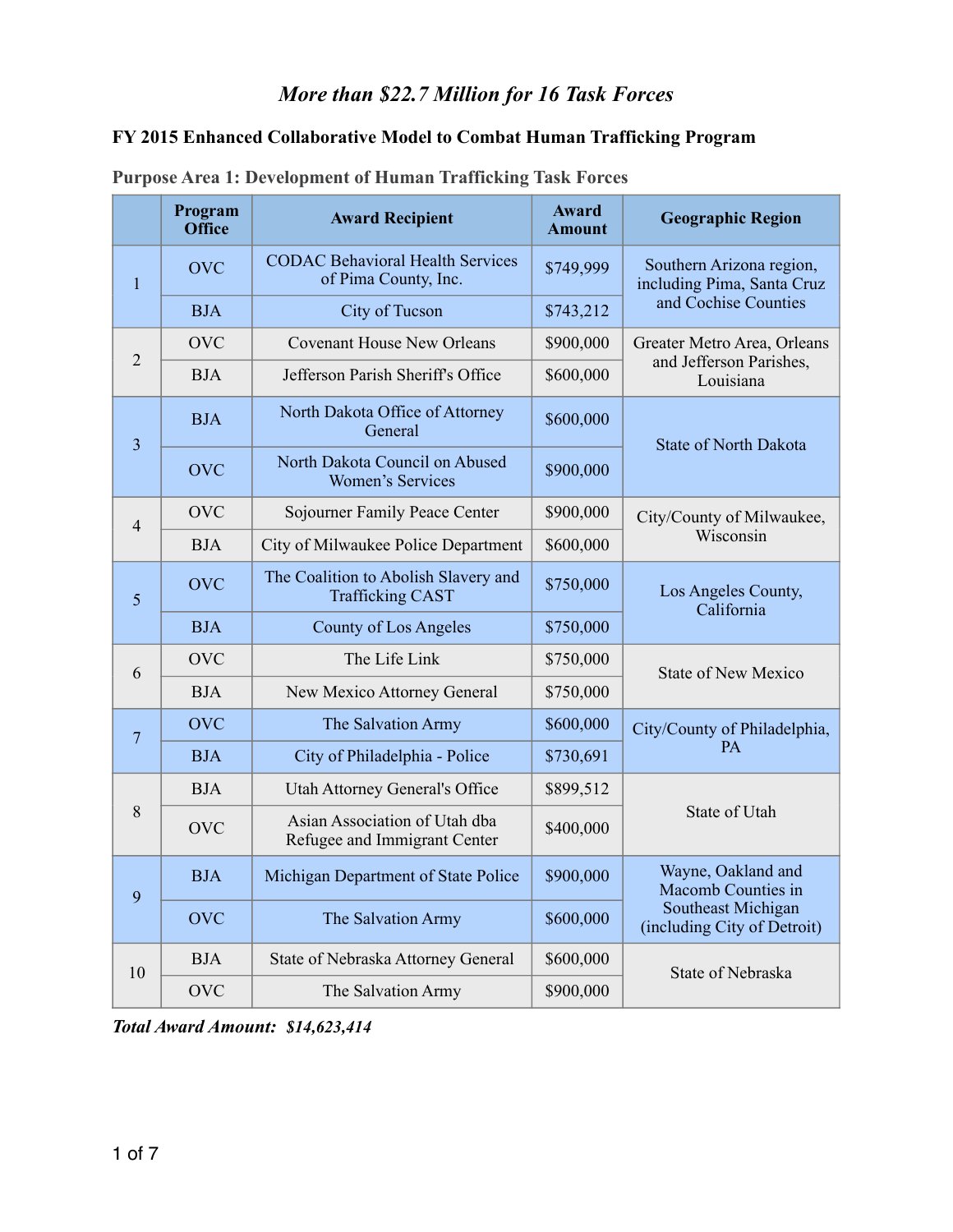|                | Program<br><b>Office</b> | <b>Award Recipient</b>                                 | Award<br><b>Amount</b>             | <b>Geographic Region</b>                                     |  |
|----------------|--------------------------|--------------------------------------------------------|------------------------------------|--------------------------------------------------------------|--|
| 1              | <b>OVC</b>               | International Institute of Buffalo                     | \$750,000                          | 17 Counties within the<br>Western District of New            |  |
|                | <b>BJA</b>               | Erie County Sheriff's Office                           | \$500,000                          | York                                                         |  |
| 2              | <b>BJA</b>               | Kings County District Attorney's<br>Office             | \$600,000                          | New York City, New York,<br>with focus on Brooklyn, NY       |  |
|                | <b>OVC</b>               | Safe Horizon, Inc.                                     | \$550,000                          |                                                              |  |
| $\overline{3}$ | <b>BJA</b>               | <b>Cook County State's Attorney's Office</b>           | \$750,000<br>Cook County (Chicago) |                                                              |  |
|                | <b>OVC</b>               | The Salvation Army (Chicago)                           | \$750,000                          | Illinois and the Northern<br>District of Illinois            |  |
| $\overline{4}$ | <b>BJA</b>               | County of Riverside                                    | \$900,000                          | Riverside County, California                                 |  |
|                | <b>OVC</b>               | Operation SafeHouse, Inc.                              | \$500,000                          |                                                              |  |
|                | <b>OVC</b>               | International Rescue Committee, Inc.                   | \$750,000                          | Western Washington State,                                    |  |
| 5              | <b>BJA</b>               | City of Seattle                                        | \$750,000                          | primarily King, Kitsap,<br>Snohomish, and Pierce<br>Counties |  |
|                | <b>BJA</b>               | Saint Louis County Police Department                   | \$744,989                          | Federal Eastern District of                                  |  |
| 6              | <b>OVC</b>               | International Institute of Metropolitan<br>Saint Louis | \$550,000                          | Missouri, including St.<br>Louis, Missouri                   |  |

**Purpose Area 2: Enhancement of Established Human Trafficking Task Forces**

*Total Award Amount: \$8,094,989 Total Award Amount for 16 Task Forces: \$22,718,403* 

### *\$1 million to the International Association of Chiefs of Police to conduct a comprehensive analysis of task force training and technical assistance to strengthen the capacity to investigate and prosecute human trafficking.*

*———————————————————————————————————————* 

**FY 2015 Anti-Human Trafficking National Training and Technical Assistance Program for Law Enforcement Task Forces** 

| Program<br><b>Office</b> | <b>Award Recipient</b>                               | <b>Award Amount</b> | <b>Geographic Region</b> |
|--------------------------|------------------------------------------------------|---------------------|--------------------------|
| <b>BJA</b>               | The International Association<br>of Chiefs of Police | \$1,000,000         | Nationwide               |

*Total Award Amount: \$1,000,000*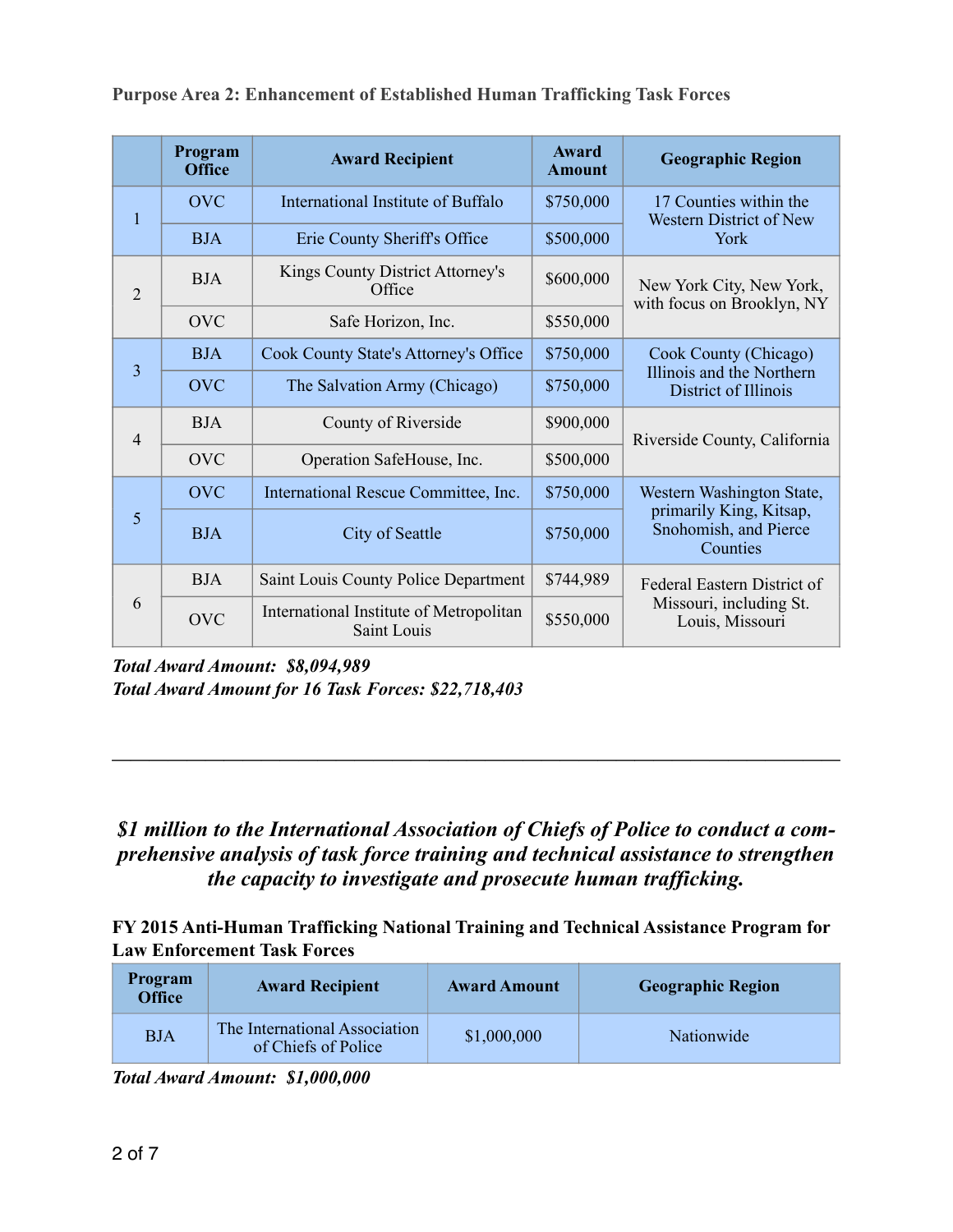### *More than \$8.1 million to 12 victim service organizations to provide comprehensive services to any human trafficking victim identified within the target geographic region.*

| Program<br><b>Office</b> | <b>Award Recipient</b>                                         | <b>Award Amount</b> | <b>Geographic Region</b>                                                                  |
|--------------------------|----------------------------------------------------------------|---------------------|-------------------------------------------------------------------------------------------|
| <b>OVC</b>               | Colorado Organization for<br><b>Victim Assistance COVA</b>     | \$750,000           | State of CO                                                                               |
| <b>OVC</b>               | County of Contra Costa,<br>California                          | \$727,364           | County of Contra Costa                                                                    |
| <b>OVC</b>               | Department of Labor and<br><b>Industrial Relations OCS</b>     | \$584,000           | City and County of Honolulu                                                               |
| <b>OVC</b>               | <b>International Rescue</b><br>Committee, Inc.<br>(Sacramento) | \$750,000           | Sacramento and Northern<br>California counties                                            |
| <b>OVC</b>               | <b>International Rescue</b><br>Committee, Inc. (Miami)         | \$750,000           | Miami Metropolitan Area                                                                   |
| <b>OVC</b>               | Mosaic Family Services,<br>Inc.                                | \$750,000           | North Texas region (Dallas-Fort<br>Worth Metroplex)                                       |
| <b>OVC</b>               | <b>Preble Street</b>                                           | \$250,000           | <b>Cumberland and York Counties</b><br>(Southern ME)                                      |
| <b>OVC</b>               | President and Board of<br>Trustees of Santa Clara<br>College   | \$750,000           | Santa Clara, San Benito, Santa<br>Cruz, Monterey Counties                                 |
| <b>OVC</b>               | The Salvation Army<br>(Central OH - Columbus)                  | \$750,000           | Central OH                                                                                |
| <b>OVC</b>               | The Salvation Army<br>(Cincinnati)                             | \$750,000           | Cincinnati Area                                                                           |
| <b>OVC</b>               | TurnAround, Inc.                                               | \$586,299           | <b>Baltimore City and County</b>                                                          |
| <b>OVC</b>               | Wiconi Wawokiya, Inc.                                          | \$750,000           | Crow Creek and Lower Brule<br>Sioux Reservations, Town of<br>Chamberlain, and Sioux Falls |

#### **FY 2015 Comprehensive Services for Victims of Human Trafficking Program**

*Total Award Amount: \$8,147,663*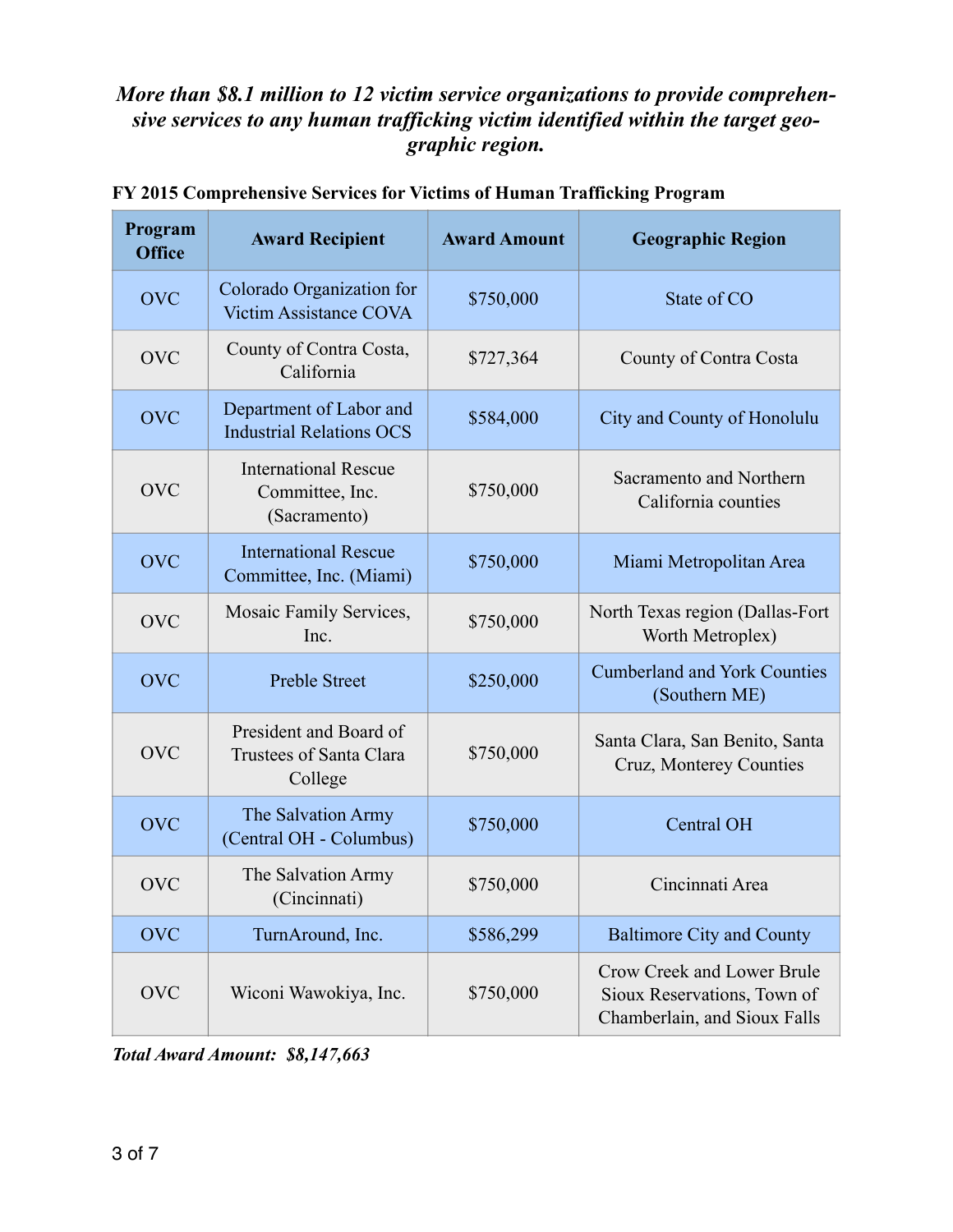# *More than \$5.6 million to ten grantees to provide specialized services for victims of human trafficking*

| Program<br><b>Office</b> | <b>Award Recipient</b>                       | <b>Award</b><br><b>Amount</b> | <b>Description of Specialized</b><br><b>Service</b>                                                                       | Geographic<br><b>Region</b>                |
|--------------------------|----------------------------------------------|-------------------------------|---------------------------------------------------------------------------------------------------------------------------|--------------------------------------------|
| <b>OVC</b>               | Ali Forney Center, Inc.                      | \$331,736                     | LGBTQ homeless youth (16-24)<br>years old) victims of sex<br>trafficking.                                                 | New York City                              |
| <b>OVC</b>               | Colorado Judicial<br>Department              | \$599,495                     | Court and probation involved<br>male and female juveniles, with<br>a focus on LGBTQ trafficking<br>victims.               | City/County of<br>Denver                   |
| <b>OVC</b>               | Gulfcoast Legal<br>Services, Inc.            | \$600,000                     | Legal services for all types of<br>human trafficking victims.                                                             | Gulfcoast<br>Region                        |
| <b>OVC</b>               | Kristi House, Inc.                           | \$600,000                     | Commercially sexually<br>exploited children and sexual<br>exploitation of LGBTQ victims.                                  | Miami-Dade<br>County                       |
| <b>OVC</b>               | Legal Aid Foundation of<br>Los Angeles LAFLA | \$600,000                     | Legal services for all types of<br>human trafficking victims.                                                             | Los Angeles<br>and Orange<br>Counties      |
| <b>OVC</b>               | North County Lifeline                        | \$600,000                     | Male & LGBTQ youth and<br>adult trafficking victims.                                                                      | Oceanside<br>(North San<br>Diego County)   |
| <b>OVC</b>               | San Diego Youth<br><b>Services</b>           | \$600,000                     | Female domestic sex trafficking<br>$(12 - 24$ years old.)                                                                 | San Diego<br>County                        |
| <b>OVC</b>               | Tumbleweed Center for<br>Youth Development   | \$599,953                     | Therapeutic services for all<br>domestic youth victims of<br>human trafficking.                                           | Phoenix Metro<br>Area - Maricopa<br>County |
| <b>OVC</b>               | <b>Covenant House New</b><br>York/Under 21   | \$588,386                     | Mental health care services to<br>male or female runaway and<br>homeless youth victim of sex<br>and/or labor trafficking. | New York City                              |
| <b>OVC</b>               | Ayuda                                        | \$546,000                     | Legal immigration assistance<br>for foreign born victims.                                                                 | DC, MD, VA                                 |

|  |  |  |  | FY 2015 Specialized Services for Victims of Human Trafficking Program |  |
|--|--|--|--|-----------------------------------------------------------------------|--|
|  |  |  |  |                                                                       |  |

*Total Award Amount: \$5,665,570*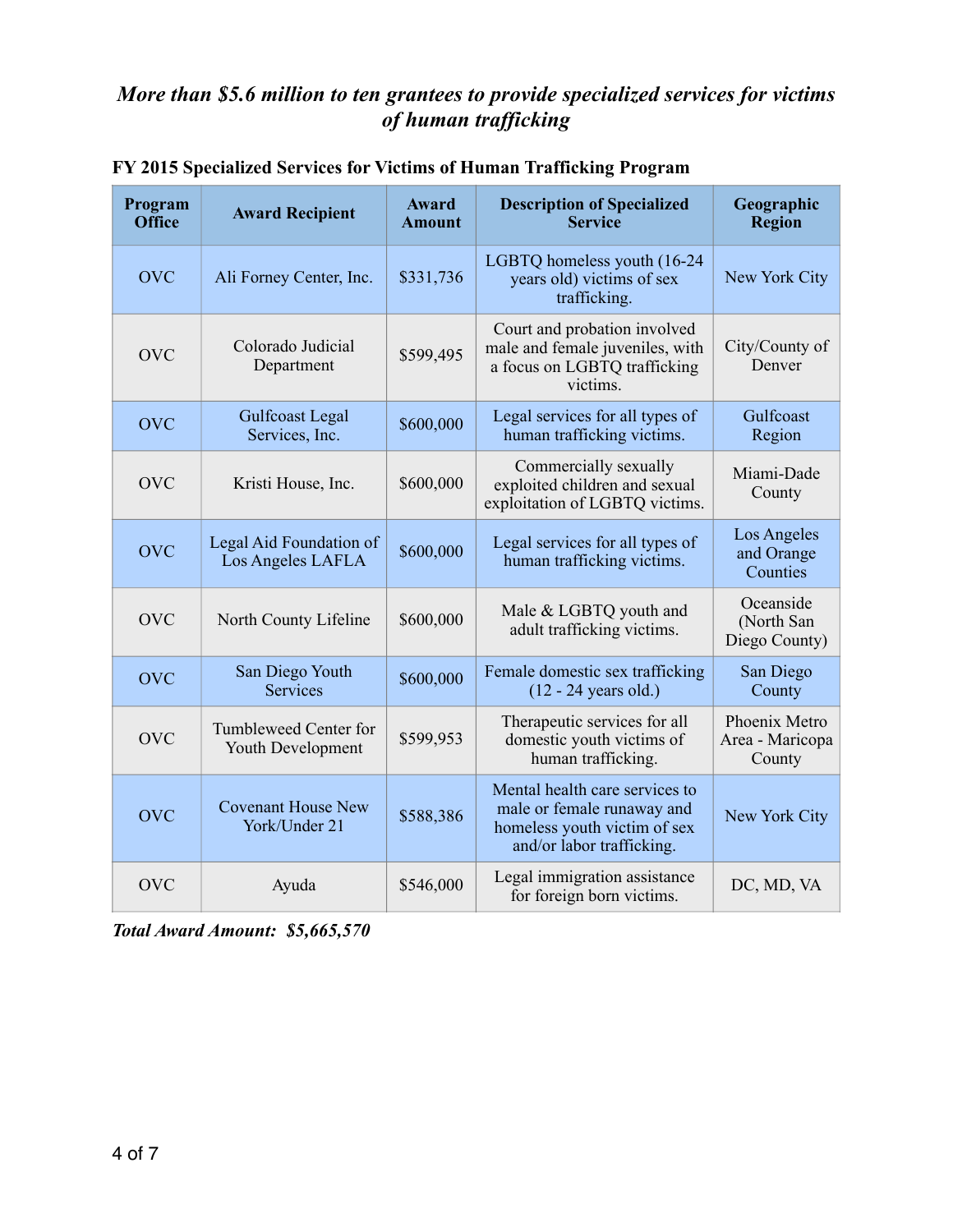*Nearly \$1 million total to two organizations to provide national training and technical assistance on comprehensive legal services for trafficking victims.*

| <b>Program</b><br><b>Office</b> | <b>Award Recipient</b>                                                   | Award<br><b>Amount</b> | <b>Description of Training and Tech-</b><br>nical Assistance                                                                                                                           |
|---------------------------------|--------------------------------------------------------------------------|------------------------|----------------------------------------------------------------------------------------------------------------------------------------------------------------------------------------|
| <b>OVC</b>                      | The Coalition to Abolish<br>Slavery and Trafficking<br>(CAST)            | \$500,000              | Deliver TTA through direct in person<br>training in 10 states and virtual<br>access for attorneys and social<br>service providers across the United<br>States, including tribal areas. |
| OVC                             | The American Bar<br><b>Association Fund for</b><br>Justice and Education | \$499,982              | National TTA, national assessment to<br>select 6-9 jurisdictions for targeted<br>engagement and regional trainings.                                                                    |

**FY 2015 Training and Technical Assistance on Comprehensive Legal Services for Human Trafficking Victims**

*Total Award Amount: \$999,982* 

## *Nearly \$476,500 to the National Conference of State Legislators to develop resources on human trafficking*

 $\mathcal{L} = \{ \mathcal{L} \mathcal{L} \mathcal{L} \mathcal{L} \mathcal{L} \mathcal{L} \mathcal{L} \mathcal{L} \mathcal{L} \mathcal{L} \mathcal{L} \mathcal{L} \mathcal{L} \mathcal{L} \mathcal{L} \mathcal{L} \mathcal{L} \mathcal{L} \mathcal{L} \mathcal{L} \mathcal{L} \mathcal{L} \mathcal{L} \mathcal{L} \mathcal{L} \mathcal{L} \mathcal{L} \mathcal{L} \mathcal{L} \mathcal{L} \mathcal{L} \mathcal{L} \mathcal{L} \mathcal{L} \mathcal{L} \$ 

**FY 2015 Vision 21 Innovation Grants: Enhancing and Transforming Services for Victims of Crime: Targeted Outreach to State Legislators on Human Trafficking** 

| <b>Program</b><br><b>Office</b> | <b>Award Recipient</b>                              | <b>Award Amount</b> | <b>Geographic Region</b> |
|---------------------------------|-----------------------------------------------------|---------------------|--------------------------|
| <b>OVC</b>                      | National Conference of<br><b>State Legislatures</b> | \$476,474           | Nationwide               |

*Total Award Amount: \$476,474*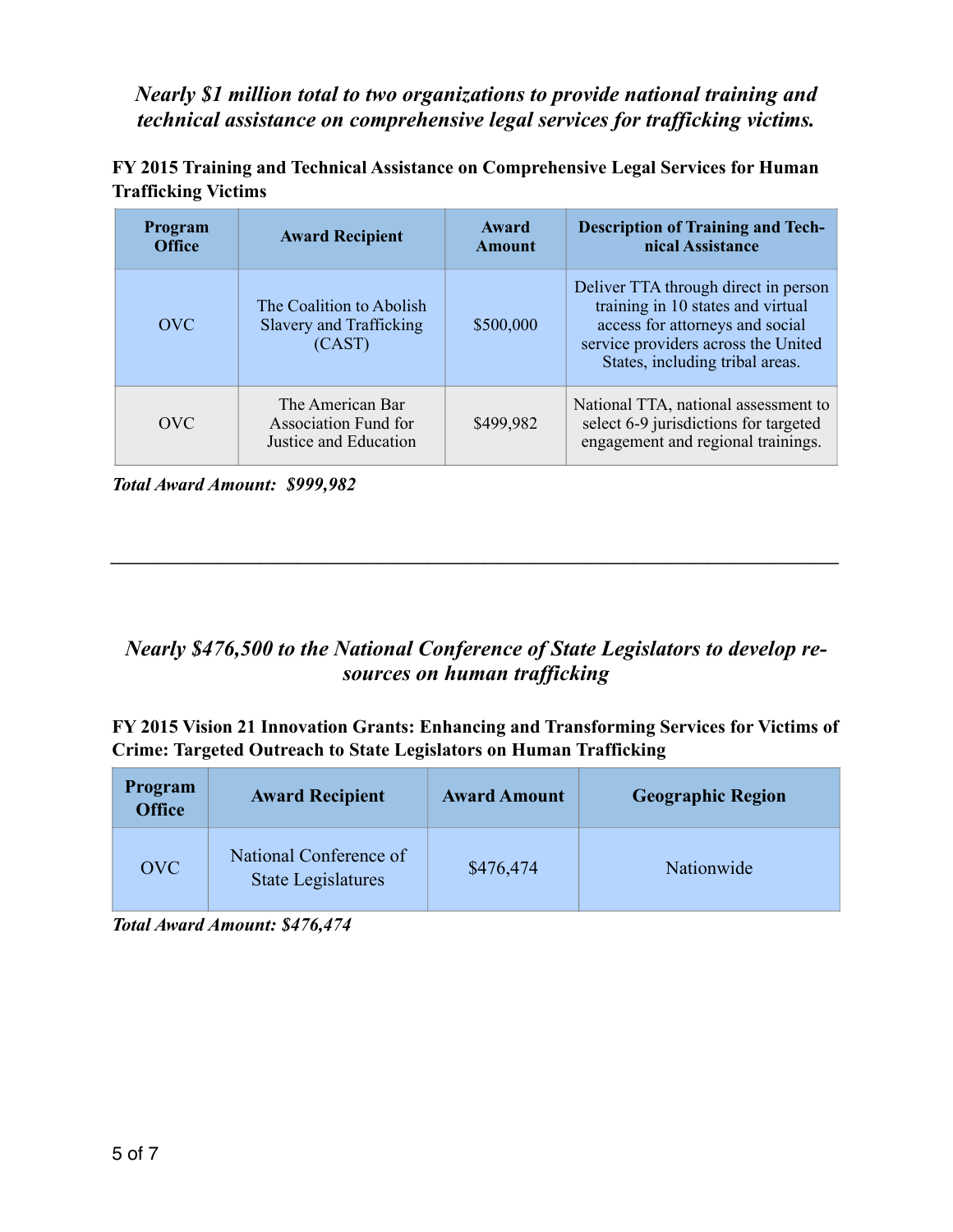*More than \$3.5 million to address knowledge gaps related to trafficking in persons, expand upon existing research and evaluation efforts and inform evidencebased practices for state, local and tribal criminal justice agencies.*

| Program<br><b>Office</b> | <b>Award Recipient</b>                                       | Award<br><b>Amount</b> | <b>Focus Area</b>                                      |
|--------------------------|--------------------------------------------------------------|------------------------|--------------------------------------------------------|
| <b>NIJ</b>               | Research Triangle Institute                                  | \$453,117              | Researcher-Survivor Partnership                        |
| <b>NIJ</b>               | Abt Associates, Inc.                                         | \$996,870              | Prevalence of Human Trafficking<br>and Reporting       |
| <b>NIJ</b>               | Board of Regents, NSHE obo<br>University of Nevada Las Vegas | \$623,607              | Researcher-Survivor Partnership                        |
| <b>NIJ</b>               | Northeastern University                                      | \$462,973              | Prevalence of Human Trafficking<br>and Reporting       |
| <b>NIJ</b>               | University of Kentucky Research<br>Foundation                | \$570,150              | Perception of Trafficking Victim-<br>ization in Courts |
| <b>NIJ</b>               | Urban Institute                                              | \$573,509              | Researcher-Survivor Partnership                        |

*Total Award Amount: \$3,680,226* 

# *More than \$1 million to three organizations to provide mentoring services for young victims of human trafficking*

*\_\_\_\_\_\_\_\_\_\_\_\_\_\_\_\_\_\_\_\_\_\_\_\_\_\_\_\_\_\_\_\_\_\_\_\_\_\_\_\_\_\_\_\_\_\_\_\_\_\_\_\_\_\_\_\_\_\_\_\_\_\_\_\_\_\_\_\_\_\_\_\_\_\_\_\_\_* 

#### **FY 2015 Mentoring for Child Victims of Commercial Sexual Exploitation and Domestic Sex Trafficking Initiative**

| Program<br><b>Office</b> | <b>Award Recipient</b>                 | Award<br><b>Amount</b> | <b>Geographic Region</b> |
|--------------------------|----------------------------------------|------------------------|--------------------------|
| <b>OJJDP</b>             | Big Brothers Big Sisters of El<br>Paso | \$450,000              | Texas                    |
| <b>OJJDP</b>             | Wichita Children's Home                | \$450,000              | Kansas                   |

*Total Award Amount: \$900,000*